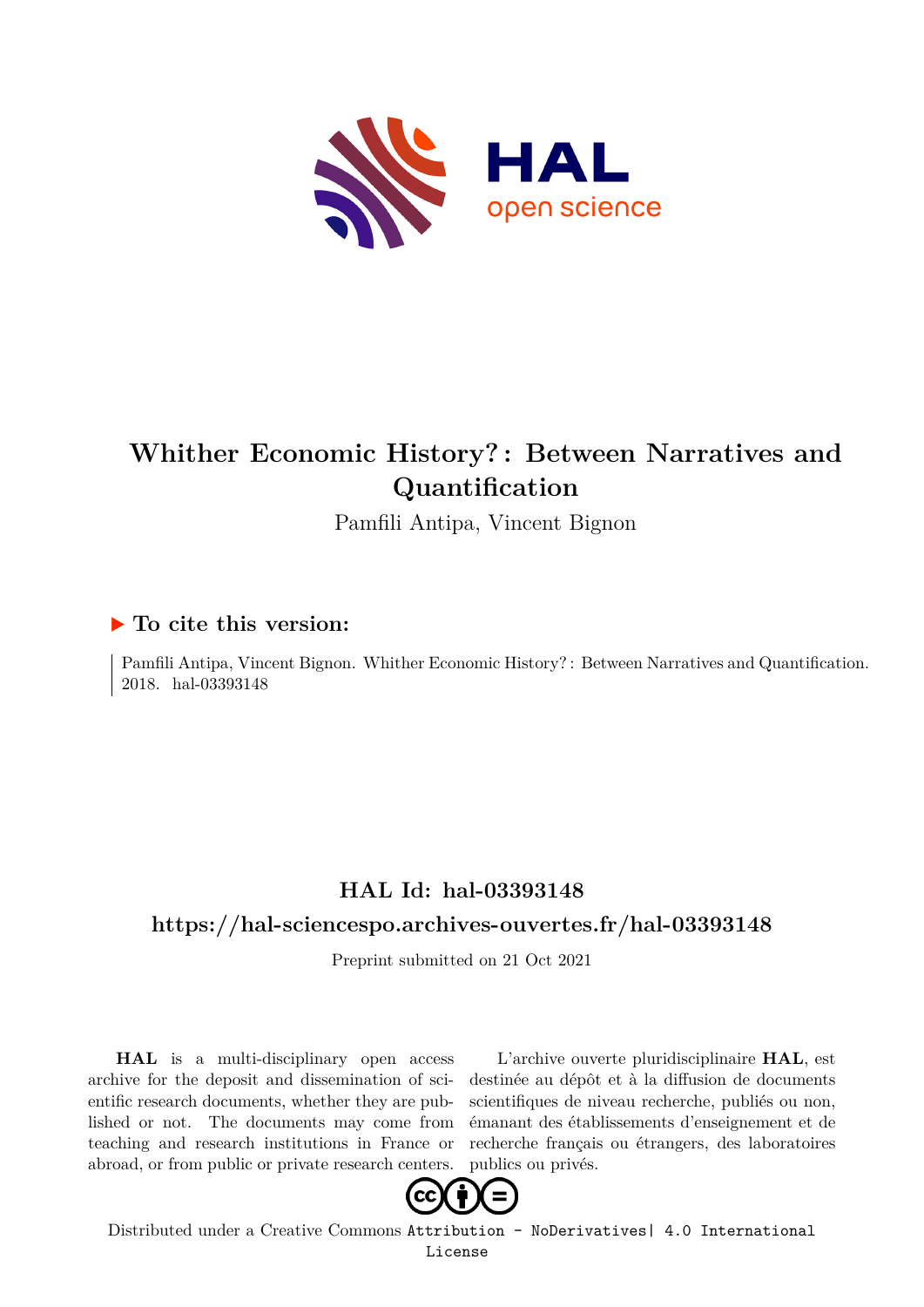**Discussion Paper**



# **WHITHER ECONOMIC HISTORY? BETWEEN NARRATIVES AND QUANTIFICATION**

Pamfili Antipa and Vincent Bignon

**SCIENCES PO ECONOMICS DISCUSSION PAPER**

No. 2018-01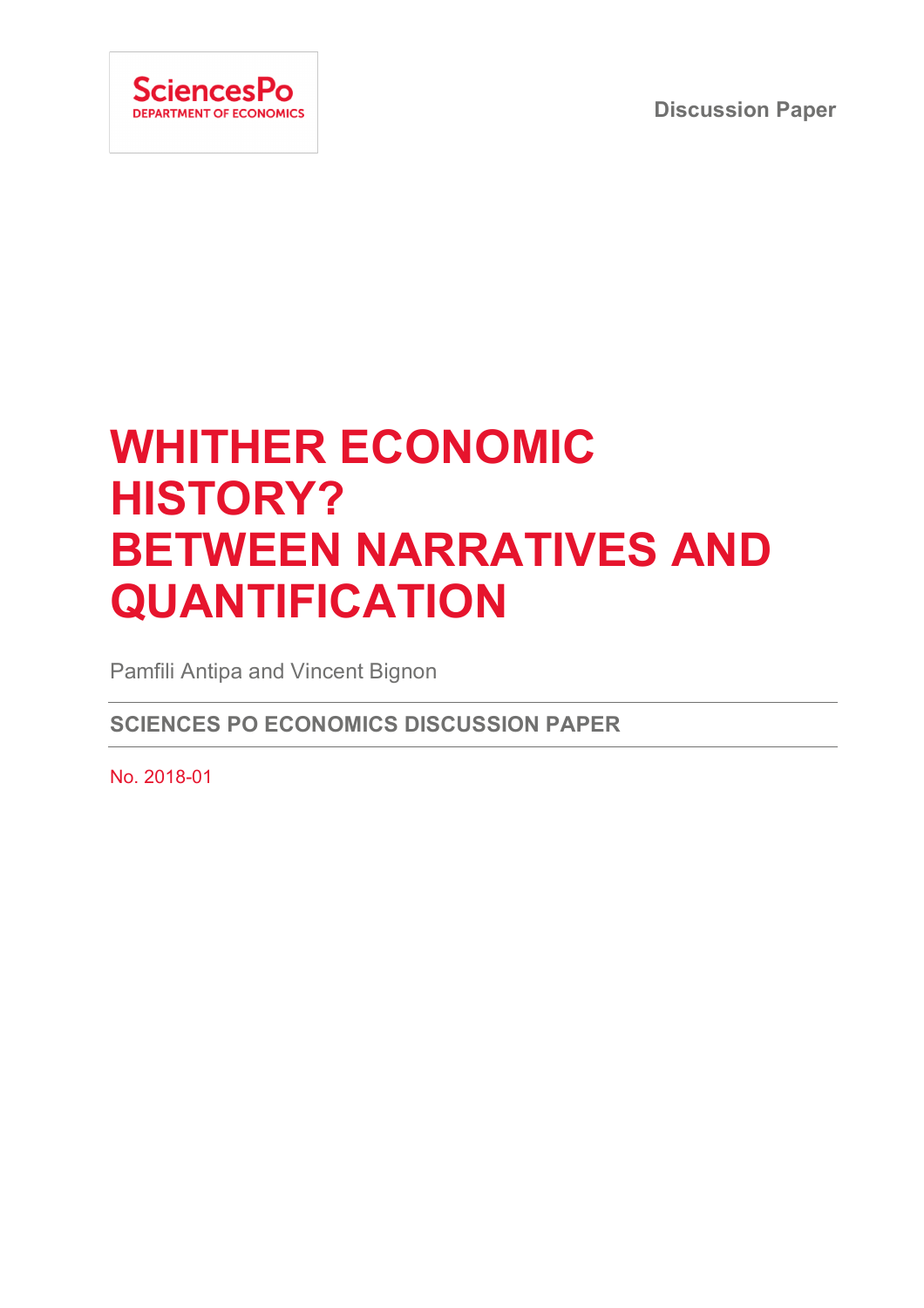## **WHITHER ECONOMIC HISTORY? BETWEEN NARRATIVES AND QUANTIFICATION1**

**Pamfili Antipa**  *Sciences Po and Banque de France*  **Vincent Bignon**  *Banque de France* 

Macroeconomic analysis is not just a game of equations; it is a narrative of the real. We argue in this article for a re-evaluation of the importance of narratives. Because each financial crisis is a unique event, the narrative is the natural form of analysis. In addition, the effects of economic policies can no longer be analysed independently of the narratives appropriated by economic agents (Schiller, 2017) and policy makers (Friedman and Schwartz, 1963). There is a twofold value in adding the historical dimension. Economic history is instructive by multiplying case studies, i.e. by increasing the variety of policy successes and failures analysed. History also loosens the shackles of our preconceptions, since comparing the past and present calls into question the exceptional nature of what we are living.

*Key words:* economic history, cliometrics, narrative, economic policy.

 *"A glance back at History, the return to a past period or, as Racine would have said, to a distant land, gives you perspectives on your own epoch and helps to clarify your thoughts about it, to see more sharply the problems that are the same or that are different as well as the solutions to them."* 

Marguerite Yourcenar

Following the financial crisis of 2007, the demand for economic history has flourished. Historical arguments

and narratives that draw on historical precedents dominate major economic policy debates.<sup>2</sup> This resurgence of popularity is global. Not only are publications aimed at a broad audience booming, but so are publications of academic articles in economic history: their number has quadrupled since 1990 in the five major economic journals.<sup>3</sup> Moreover, policy makers consider economic history important for informing their understanding of economic policies during crises. Jean‐Claude Trichet, President of the European Central Bank until 2011, noted that "in the face of the crisis, we felt abandoned by conventional tools. ...[W]e were helped by one of the areas of economic literature: historical analysis" (Trichet, 2010). This point of view also resonates on the other side of the Atlantic. Larry Summers, former US Treasury Secretary and head of the National Economic Council during Barack Obama's presidency, said he relied on historical analyses by Bagehot (1873), Minsky (1957a, b) and Kindleberger (1978) to understand the subprime crisis and its consequences.4

<sup>1</sup> The opinions and judgements in this article are exclusively those of the authors and do not in any way reflect those of the Banque de France or Eurosystem. We would like to thank Christophe Chamley, Marc Flandreau, Edouard Jousselin, Simon Ray and an anonymous reviewer of the *Revue* for their comments, without in any way engaging their responsibility.

<sup>2</sup> http://www.economist.com/blogs/freeexchange/2015/04/economics-and-history

<sup>&</sup>lt;sup>3</sup> This percentage includes articles that appear in the category of economic history i.e. under the code JEL "N" in the journals *American Economic Review, Quarterly Journal of Economics, Journal of Political Economy, Econometrica,* and *Review of Economic Studies* (Abramitzky, 2015).

<sup>4</sup> Cited in Delong (2011).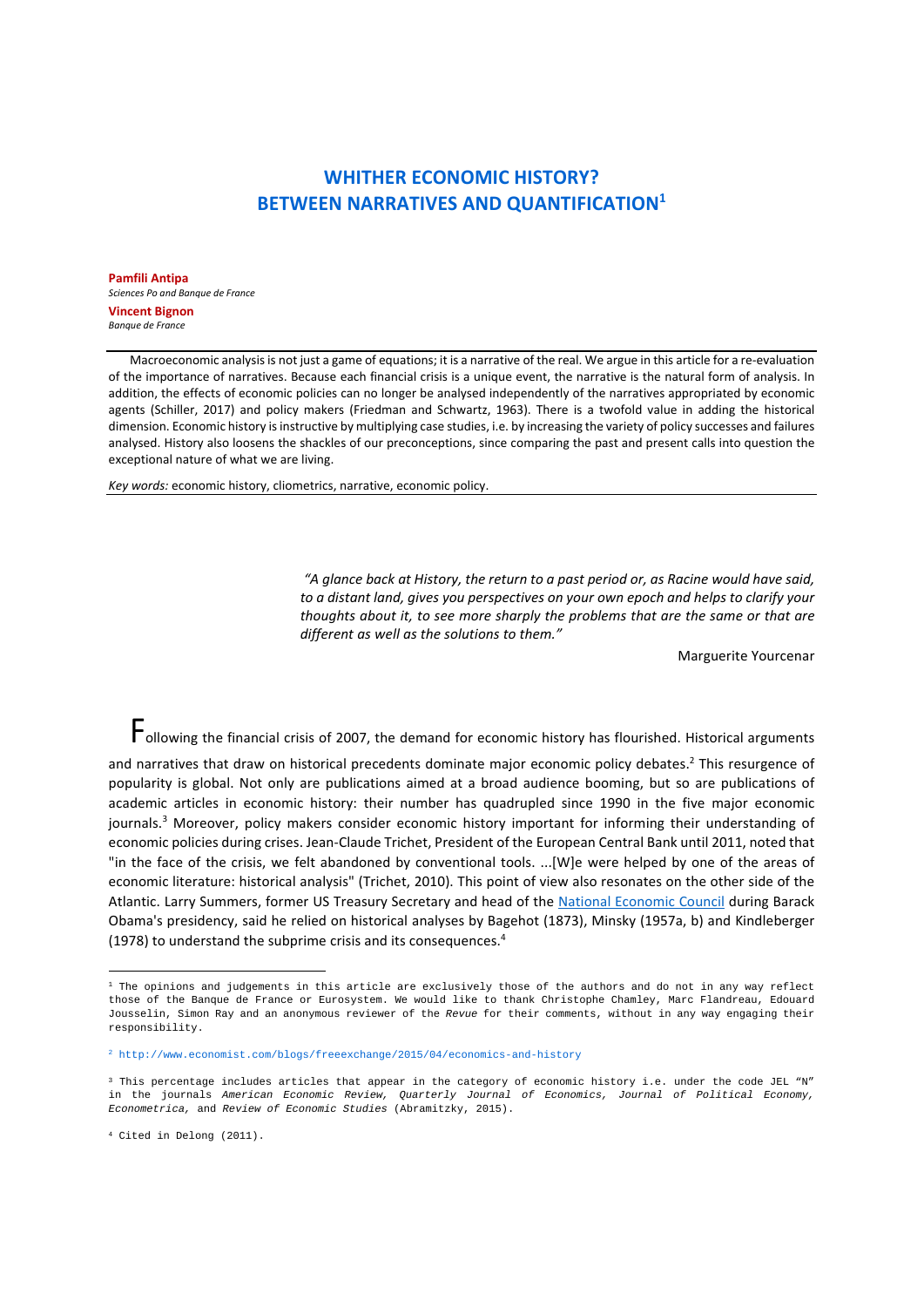What makes economic history so useful in terms of economic policy advice? The usual arguments are of course important. The past is replete with all types of natural experiments, whose analysis helps to broaden the range of studies assessing the impact of unconventional policy measures or of rare events (Eichengreen, 2012). By construction, no model can compete with this level of detail and realism, even if consequently history carries the risk of drowning the reader in peculiarities. A more elaborate argument is that research into the causes of the Great Depression of the 1930s sheds light on the fragility of modern economies, and on the dilemmas decision‐makers have to confront when extraordinary events occur. This brings up the argument of Friedman and Schwartz (1963), who attributed the depth of the Great Depression to the monetary policy errors the US Federal Reserve committed. They argue that these errors were linked to the decision-makers' desire to remain faithful to their habitual intellectual framework and to the values that guided them in their decision-making process. Policy makers should rather have adapted to the context of the time by forging an informed opinion about the microeconomic dynamics of the banking crisis. Thus, it is understandable why all the prestigious government and business schools in U.S. universities endow a chair of economic history. The study of this type of historical event teaches humility and shows the importance of informing decision‐making by historical experience as much as by economic theory.

There is another reason why economic history is instructive. As Jean-Pierre Faye (1972) points out, history is the elaboration of a narrative. To write history is to write a *new* narrative of the real, whose value comes from the originality of the explanation proposed. A historical narrative is distinct from a novel or an essay. Unlike a novel, which focuses on the marginal, a historical narrative is interested in the average, the most common effect (a modal metric as statisticians put it). Unlike an essay, a historical narrative is refutable. In a historical narrative, the facts are stubborn and stand up against the author's best intentions. This is true at the time the narrative is written because the facts often contradict the author's theoretical or political assumptions. It is also true *a posteriori*, once the story is published, as the historian faces the risk that someone else will demonstrate that their story is just a house of cards.

The quality of a historical narrative, which is to be true on average, is thus based not only on its originality but also on the veracity of the facts used to grant credibility to the narrative, thereby rendering the explanation plausible. There is no absolute proof of a historical narrative's veracity. The latter resides in its elegance, which requires providing the reader with quantified facts and logical explanations embedded in a system of rational argumentation. While checking the veracity of the facts is paramount, this will be of little value to the contemporary if the narrative does not shed a different light on the case under consideration. The demand addressed to history is therefore both to verify the plausibility of explanations and to apply a rigorous imagination in the construction of an original narration.

Consequently, economic history belongs as much to historians as to economists. It belongs *in fact* to those who are able, in a single movement, to write the explanation of a phenomenon and to find facts, anecdotes and quantified measurements to support this interpretation. The originality of the historical narrative stems from the fact that history naturally leads the researcher to reason in double differences. The distance between the economic and political stakes of the past and those of the present create the first difference. It is by a thorough reading of the archives aimed at understanding the reactions of the actors and the institutions in the light of her understanding of the contemporary world that the historian builds a model of the past that informs the present.. The second difference on which the historian relies concerns the distance between the theory used to understand a historical period and the legacy of history, that is to say, the archives. The archives here play the role of a bulwark, because they resist the most laudable intentions, and compel a process of going back and forth between the historical reality and the theoretical imagination, between what can be quantified and what must be narrated.

The lessons of history obviously do not reside in its repetition. History instructs through its capacity to imagine reality; through learning to distinguish between the economic and political forces as the origin of change; through paying particular attention to details as disruptive indicators; and through telling the difference between specificities of the historical period and the general features of a story. Separating the important from the negligible details and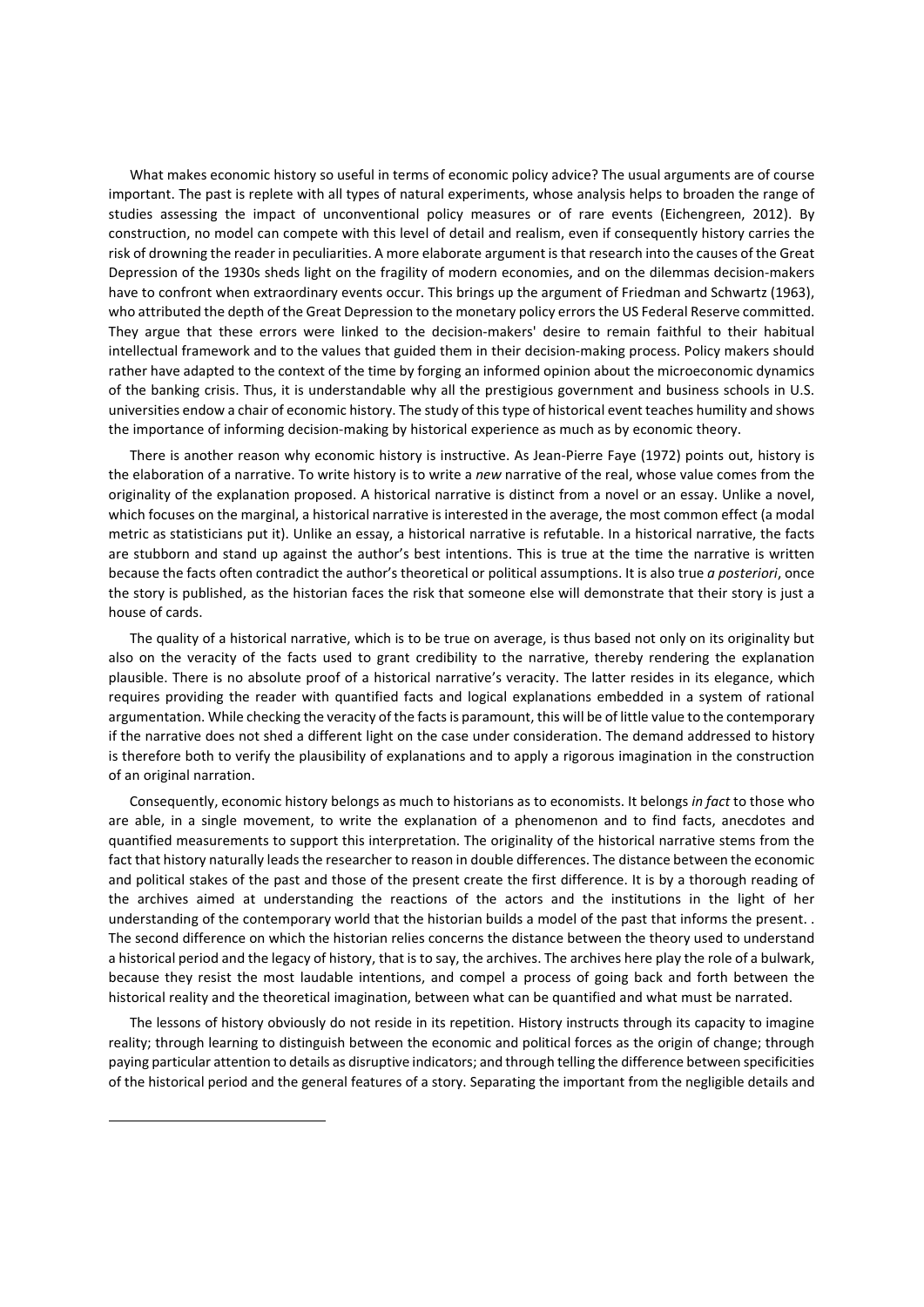identifying economic forces requires a solid knowledge of the social sciences, and particularly of economics. Our first section presents the three most commonly used methods for producing a narrative in economic history, using the methods of economics. This leads us to consider the relationship between the methods of producing history and the reasons why historical analyses are called for in our second section.

#### **1. Different strokes for different folks**

Organized around its two pillars – the narrative and the proof of its likelihood – there are as many ways of producing economic history as there are people who engage in it or as there are historical case studies. No way of producing economic history is wrong, and everyone can appreciate one or another approach, or all of them. Diversity stems from the fact that the process of creating and proving a narrative requires a theoretical framework to explain the assumptions necessary for constructing the reasoning and interpreting the facts. Three different ways of writing economic history co-exist today, depending on the starting point of their producer. A first way of writing economic history is cliometrics. The starting point of this approach, which appeared in the 1950s, is the postulate that a theory explains a historical phenomenon. In the second method, the historian starts with collecting and processing data. The genealogy of this approach goes back to the *Annales* school. This approach has experienced a marked revival of interest due to the declining cost of digitizing data. Finally, the historian with an affinity for literature seeks to write a historical narrative, that is to say, to create an original analytic narrative.

#### **1.1. Cliometrics**

Cliometrics is the application of a specific model of economic theory or econometrics to the study of history. This approach is anchored in the heart of economics. It involves using quantitative techniques to criticize or counter a narrative or to question certain key elements of a pre‐existing narrative. The "cliometrics revolution" began in 1957 with the seminar presentation of an article on the quantification of slavery in the United States in the nineteenth century (Godden, 2013). Initiated by former PhD students of Kuznets (Lyons, Cain and Williamson, 2008), cliometrics has won a place in the history of ideas by revisiting two major narratives in American economic history. Cliometricians have reconsidered the role of slavery in the economic model of the American South and have established the railways' marginal contribution to the development of the United States in the nineteenth century, notably because of an inexpensive alternative system of waterways.

The neoclassical model of trade under perfect competition and its conclusions shaped the theoretical structure of the early works. Today, cliometrics still actively generates controversies, but uses more recent models to question established historical narratives. Four reassessments have caused heated debate.

The debate on the origins of economic development was revived by growth models that incorporated simultaneous parental choices regarding the number of children and the latter's level of education. These models thus explained the spectacular development of Western Europe in the 18th and 19th centuries as the product of rational parental choices (see for example Galor and Weill, 1996).

The study of the international monetary system was given new life by demonstrating that the demonetization of silver in 1873 by the United States and France was a "crime" against the stability of the fixed exchange rate system. Milton Friedman (1990) and Marc Flandreau (1995, 1996) have shown that price variations between gold and silver on the various financial markets translated into capital flows that stabilized exchange rates in monetary regimes in which both gold and silver served as reserve currency.

Arthur Rolnick and Warren Weber (1986) have shaken the understanding of the monetary phenomena that were at work before the creation of central banks. The authors explained "Gresham's law" by the importance of imperfect information regarding the quality of money in circulation. The relevance of some of the authors' interpretations has been called into question. Nonetheless, their approach has given birth to a variety of models in which the difficulty of recognizing the quality of money explains either anomalies in monetary circulation or the endogenous emergence of institutions, such as currency exchanges (see Velde, Weber and Wright, 1999; Redish and Weber, 2011; Bignon and Dutu, 2017).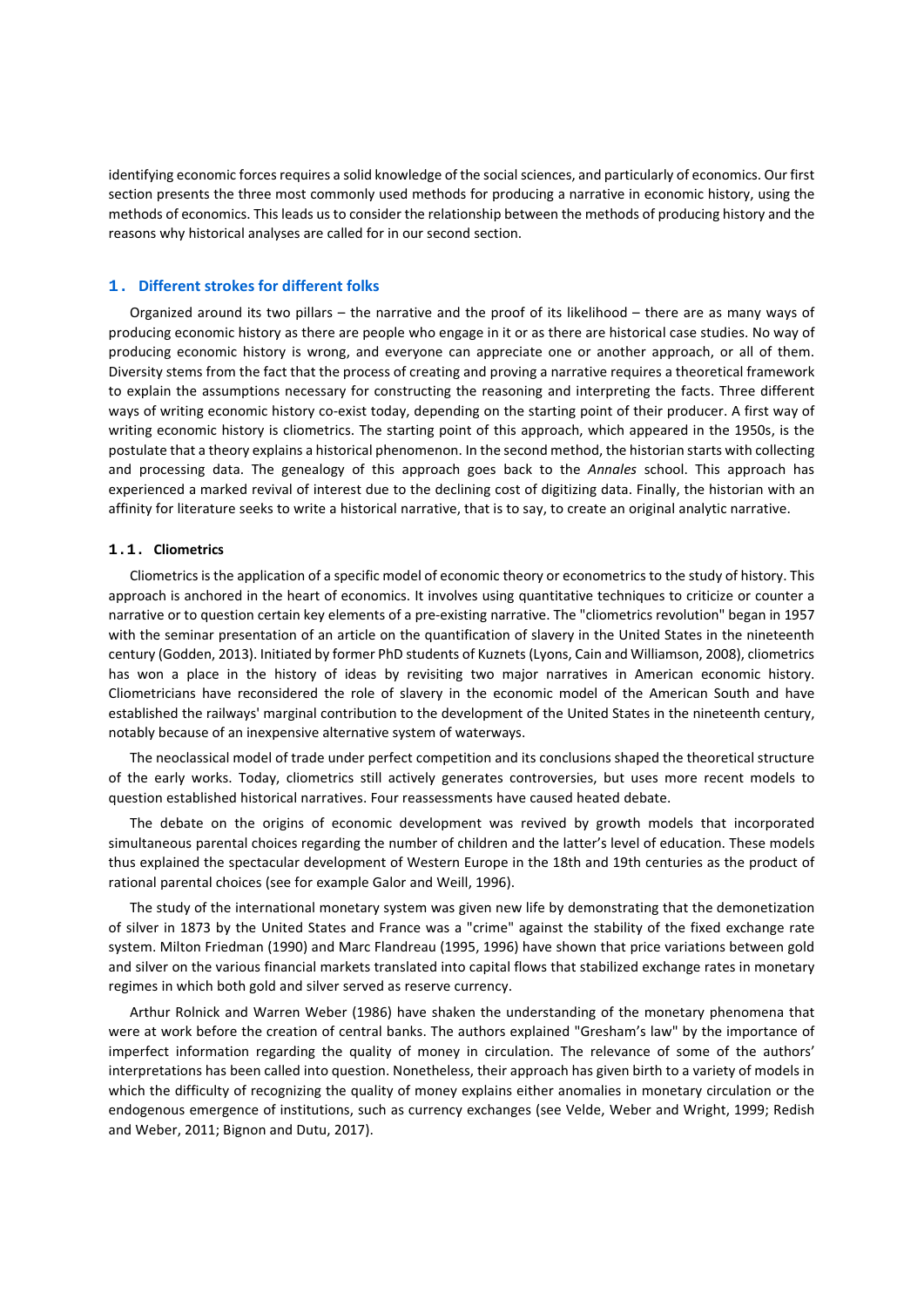Finally, Harold Cole and Lee Ohanian have reviewed the historiography of the Great Depression of the 1930s in‐ depth more recently. By using a growth accounting methodology, Cole and Ohanian (2004) explain the depth and duration of the Depression by the unintended effects of Hoover and Roosevelt's counter‐cyclical policies encouraging the cartelization of markets.

The main virtue of cliometrics is to create controversy and thus to force a re‐examination of existing narratives and their frameworks. The methodology of cliometrics is explicitly teleological. It postulates the raison d'être of a phenomenon (a theory, an explanatory hypothesis), views the story exclusively in this light, and selects only historical facts that are consistent with this explanation. This subjects the narrative to simply establishing consistency between the postulated purpose and the chosen facts. The approach's historical relevance lies in confirming the veracity of the new explanation thus created. The bewilderment regarding the conclusions of certain cliometric studies experienced by specialists is generally a good predictor of the volume of future research on the same question. It also often explains the strangeness felt by the observer when confronted with the themes of certain articles presented at economic history conferences. It follows that cliometrics structures its field of research by multiplying the research currents aimed at testing the historical and archival generality of some initial intellectual speculations. The most emblematic example is the hundreds of articles attempting to measure the railways' impact on economic development.

Cliometrics have been abundantly criticized, including recently (Boldizzoni, 2011). As always, Solow adroitly clarified the issues at stake when he pointed out in 1985 that, in the absence of context, the economic historian is simply an economist who likes dust (Solow, 1985). The foremost risk implied in the rational reconstructions of history proposed by cliometrics is therefore to produce anachronisms. At the same time, the creativity of a historical narrative arises from the reasoned use of anachronisms. By observing the alterations in the context through the prism of a new theory, history is ever changing. The second risk inherent in the cliometric approach concerns the tension between the veracity of the facts recounted by historical research undertaken on primary sources, and notably in archives, and the reorganization compelled by the use of a theory foreign to the period under consideration (Redlich, 1965). Historical analysis observes when the economics assumes. This tension can be extremely fruitful, when the piece of research is respectful of both intellectual traditions. By valuing the facts and the chronologies, this approach questions the theoretical frameworks left by the men and women of the past and allows deducting lessons and conclusions– a fable that illuminates the contemporary.

#### **1.2. The Use of Long Series in Economic History**

The growing ease of digitizing historical data is leading to an in-depth renewal of economic history. The decreasing cost of digitizing printed documents and archives, improved digitization techniques and the possibility of outsourcing data entry have rendered the construction and processing of micro‐economic and even individual databases easy. In addition, access to previously confidential data and documents is revealing information that was inaccessible to researchers studying the contemporaneous context. The intensified effort to collect original data driven by the decreasing cost of digitization has thus made it possible to revisit major historical questions or to test previously untested economic theories.

Like the *Annales* school, certain researchers have used these greater facilities to build new databases to support intellectual speculation. For example, based on a comparative analysis of European wages in the eighteenth century, Allen (2009) suggested that the high level of real wages in England instigated the industrial revolution by leading to a wave of innovations that permitted the substitution of capital for labour. Pomeranz (2000) initiated another field of data-rich research, arguing that Europe and Asia were characterized by similar levels of development until the early nineteenth century. In the wake of this publication, Shiue and Keller (2007) collected thousands of grain prices to show that grain markets were as integrated in China as in Europe until the eighteenth century; the industrial revolution was accompanied by greater market integration in Europe afterwards.

By contrast to the *Annales* school, the accumulation of long series also makes it possible to give an answer to a clearly formulated testable hypothesis. This type of research does not necessarily require extensive econometrics. Research on inequality in income and wealth provides an example of how data construction can inform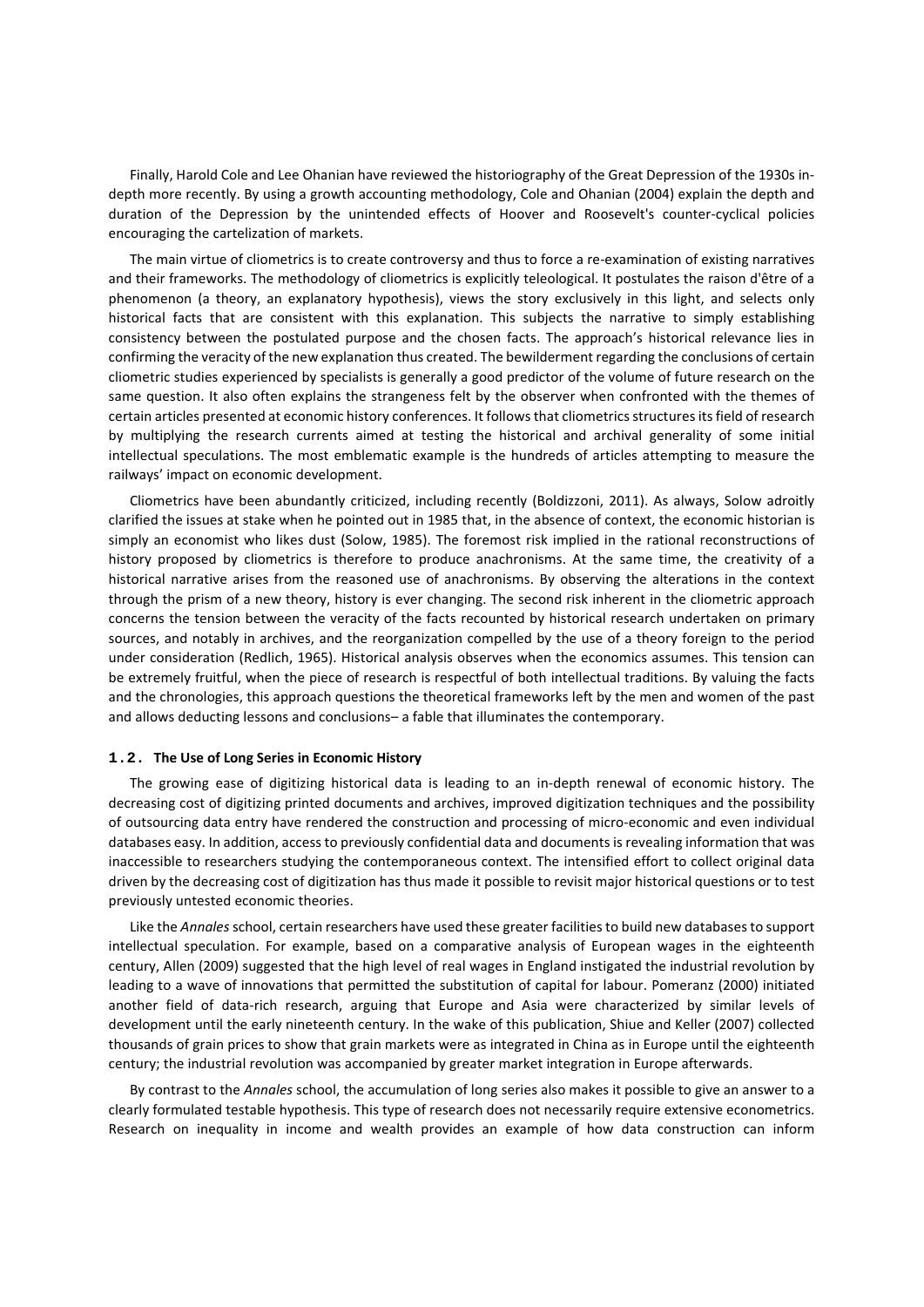contemporary economic debates (Bergeaud, Cette and Lecat, 2016; Garbinti, Pineau‐Lebret and Piketty, 2017a, b). Research using long-period data often combines these in panel regressions using difference in differences techniques. This addresses the classic issues of endogeneity and reverse causality. Many studies have for instance revisited the impact of Protestant ethics on the development of capitalism (Becker, Pfaff and Rubin, 2016) and the economic determinants of delinquency (Mehlum, Miguel and Torick, 2006; Bignon, Caroli and Galbiati, 2017).

Economic history's shift towards exploiting the digital revolution began ten years ago in the main foreign central banks, which produced the long series necessary for informed decision‐making. Examples include the ALFRED tool of the US Federal Reserve and the statistical series published by the Bank of Norway, the Bank of England, the Bank of Sweden, the Bank of Denmark, and the central banks of Italy, Austria, Romania, Bulgaria and Greece. By increasing the number of available observations, these databases allow identifying regularities, which is of obvious interest for studying the business and credit cycles. Longer series are also more variable. They contain structural changes and are marked by rare and major events.<sup>5</sup>

The digital revolution in economic history is especially pronounced in the United States and England. It has already transformed historical research in macro-finance, orienting this strain of literature towards studying microeconomic mechanisms of shadow financing in the nineteenth century, towards the intervention of lenders of last resort as well as the conflicts of interest prevalent in the financial sector (see Flandreau and Ugolini, 2013; Eichengreen, 2016). In France, this area of research is currently under construction, notably with the building of a database of stock and bond prices traded on the Paris Stock Exchange (Hautcoeur, 2012).

One consequence of the sharp drop in the cost of processing and digitizing historical data has been an increase in the relative price of converting data into relevant and reliable information. Reliability requires an excellent knowledge of the historical context in which the data were originally produced. Contextual knowledge allows for example understanding and treating the institutional changes and the shifts they caused in historical series. Another important issue is the institutional context of data production. Considering these issues is very timeconsuming and requires meticulousness. Thus it is sometimes neglected under the pressure to publish or out of affinity for work done quickly. Yet, to treat an interest rate series spanning 200 years as something homogeneous over time neglects major transformations in the economic and financial system: it compares the incomparable.

To produce data for a historical analysis does not amount to piling up series; it consists in writing the historical context in which this quantification of the economy was undertaken (Cartelier, 1990). This approach makes for informed analyses of historical series, but requires both time and a significant investment in historical capital. It is worth the effort, since the declining attention to the quality of data production comes with a rapid backlash. Recent academic history is replete with examples of researchers who (too) hastily drew lessons from Excel worksheets compiled by others. Reinhardt and Rogoff's (2011) study of sovereign defaults provides the emblematic example for this issue, as pointed out by Herndon, Ash and Pollin (2013).

#### **1.3. Analytic Narratives**

A third way of writing economic history is by constructing analytic narratives. Economic history here returns to its origins, that of a narrative of a particular episode in history. Based on archival evidence, the narrative constructs an interpretation of reality, and observed facts are interpreted using an analytical framework. Analytic narratives borrow from history the desire to answer the questions "what", "when" and "why" (Redlich, 1965). Reading and critically appraising archival evidence or any other primary source plays a prominent role in assembling the narrative elements.

This type of work pays attention to the literary attachment of economic history. In the following, we defend Jean‐Pierre Faye's (1972) point of view. According to the latter, the veracity of a narrative rests on the creation of

<sup>5</sup> See respectively https://alfred.stlouisfed.org/ as well as Thomas, Hills and Dimsdale (2010); Eitrheim, Klovland and Qvigstad (2004 and 2007); Edvinson, Jacobson and Waldenstrom (2014); Albidgren (2017); and SEEMES (2014).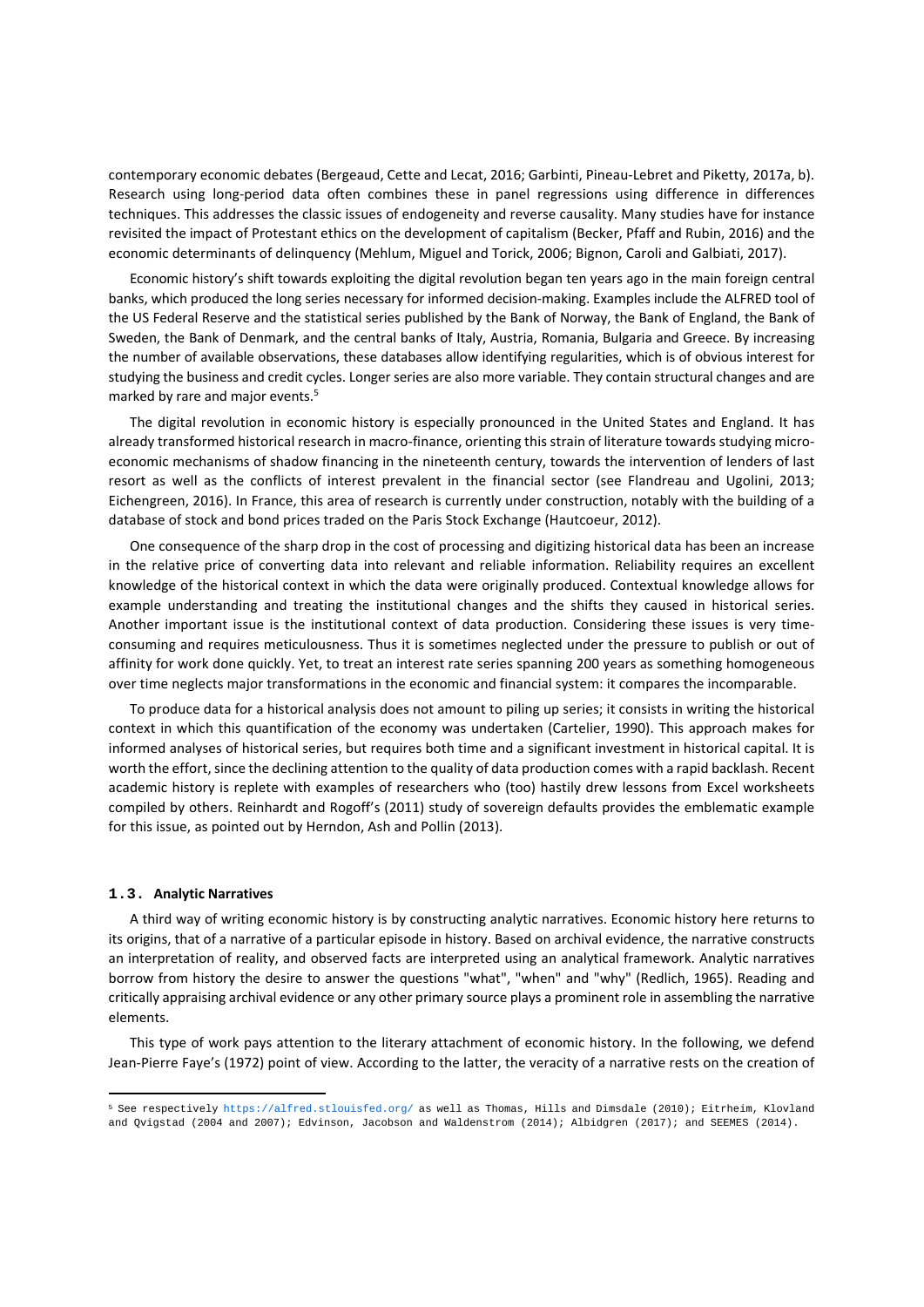the narrative itself. Put differently, the veracity of the narrative resides in writing an original relation of causality that explains why the facts observed constitute a historical phenomenon. Bates et al. (2000) developed a scientistic version of the concept of analytic narratives. The authors argue that the multiplication of case studies implies the generality of a narrative, ultimately authorizing the construction of an explanatory model of the world. Conversely, the literary point of view on analytic narratives has its source as much in fact, as in beliefs and theories.

Economic theory is one of the most fruitful sources to structure a narrative. Examples are Neal's work (1990) on the growth of financial capitalism since the eighteenth century, or Nye's study (2007) on protectionism inducing England's economic growth and the great Bordeaux wines emerging as a consequence of the trade war waged by England against Louis XIV. Flandreau's (2008) political economy interpretation of the gold standard emerging in England as a means to constrain central bank policy is another example. So is his explanation of the role of anthropology in the production of Latin American rail bonds, which were bought massively by European savers in the 19th century (Flandreau, 2016).

Analytic narratives cannot exclusively rely on economic theory. The latter can lead to misinterpretation when archives are not used to confirm that the hypotheses of the theoretical model actually apply to the case studied. The financial crises under Philip II of Spain in the sixteenth century are a striking example. Based on fiscal data collected by Ulloa (1963) and archival evidence regarding the loan agreements (*asientos*) between Philip II and the Genoese bankers, Alvarez‐Nogal and Chamley (2014, 2015) provided a new interpretation of these crises that evolved around the impasse in the Cortes between the central government and the cities. The latter resisted the doubling of the tax for which they were responsible (*encabezamiento*) and which was allocated to the service of the long‐term domestic debt (*juros*). Without a tax increase, there was no refinancing of *asientos* in *juros*. In particular, the most important crisis, from 1575 to 1577, was not a sovereign crisis of the kind experienced in the 1980s; it rather resembled the standoff between the US Congress and the Presidency in 2012, with certain government functions suspended for several days. In Castille, the crisis lasted more than two years, froze the credit market and halted the trade fairs. The consequences of this economic crisis forced the cities to accept the doubling of taxes. The settlement with the bankers followed suit immediately.

The researcher has to interrogate the archive in order to write the narrative. Constructing the latter involves defining the counterfactual: an alternative, a hypothetical situation that would have materialized if one had not observed the facts as they occur in the chronology of the archives. This step requires reflecting about the economic and political mechanisms at work in the case studied. The construction of a counterfactual therefore calls for assumptions regarding individuals' rules of action. Economic theory, including the assumption of (weak) market rationality or efficiency, provides a starting point, as it defines a limiting case for constructing hypotheses to interpret the actions or silence of primary sources. This step also allows considering the plausibility of the proposed interpretation. The comparison with similar situations in other countries or times facilitates the construction of the counterfactual. Economic theory and the endogeneity of facts vis‐à‐vis the economic and political context structure the narrative. The production and evaluation of evidence organizes the sense of causality between the facts observed.

Contrary to history written using long‐times series, redacting the interpretation is not primarily data‐generated as numbers are only one of potential modalities to convince of the verisimilitude of an explanation. Compiling statistics from the archives, transcribing information stored in hundreds of boxes, does not teach us anything about reality other than the researcher's patience. Contemporary accounts of economic history draw on research on long series in that they analyse reality through the lens of double differences. The first difference corresponds to the gap between the interpretations of the past and present. History isolates the most basic functions performed by very diverse institutions and studies their underlying motivations, in order to understand which institutions of the past correspond to present‐day institutions. The second difference resides in analytical creativity. History drives the imagination; it fosters creativity in understanding the world of the past because an explicit analytical framework structures the researcher's reasoning. In this endeavour, economics and political science are not auxiliary to history but serve as a conceptual toolbox (Bignon and Flandreau, 2009).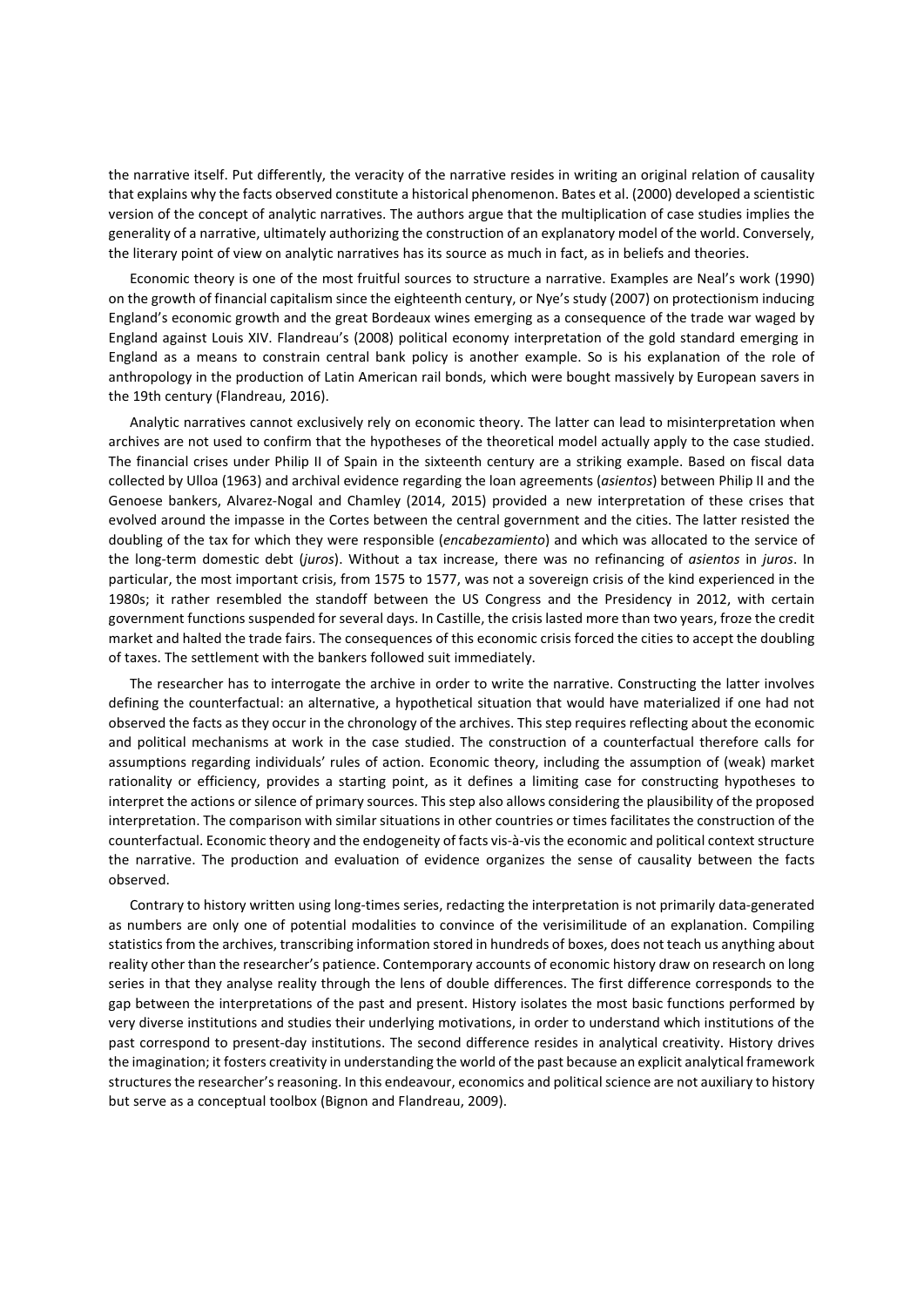Because of their inclusive and multidisciplinary approach, and because they lead to generalizable lessons in the same way fables do, analytic narratives inform decision‐making. By explicitly considering change, by including social and political institutions and by studying parameters that the economist takes as a given, this type of narrative is also useful to economic theory. As Stigler (1960) suggested, history isolates major and recurrent economic phenomena, those that theory must care about.

#### **2. The supply of economic history and its demands**

Our tripolar typology has a heuristic purpose. It highlights the three possible starting points for contemporary works in economic history: the theoretical clarification on which cliometrics insists, the numerical description that long‐series history emphasizes, and the story that is at the heart of analytic narratives. Depending on the author's strengths and weaknesses, or their taste, an economic history article or book includes a more or less strong dose of each of these three ingredients. At any point in time, the diversity in qualifications and tastes of researchers in economic history defines the supply available for each type of research. But even if it is possible to individually focus only on one way of doing research, interactions and discussions in economic history lead to the amalgamation of researchers and methods. This culture becomes particularly prevalent during the publication process, because this is the moment when authors encounter their readers.

What explains the increasing demand for economic history? The different types of studies are not uniformly benefiting from the growing demand for economic history. Studies based on long time-series, including articles exploiting natural experiments involving exogenous changes in individual behaviour, benefit from higher demand in academic journals. This type of demand should not be confused with the one emanating from the public or economic policy makers. The type of historical research that public debates call for contains a (strong) narrative dimension related to current political issues, as illustrated by the broad successes of Piketty (2013) and Gordon (2016). Finally, the use of historical analyses in formulating economic policies, especially concerning central banks, is more variable.

The 2007 financial crisis could easily explain economic history's new popularity. Standard economic models had not signalled any risks before the crisis; once the crisis occurred, these same models indicated few solutions. The situation called for other types of reasoning, and historical analogies became fashionable again (Eichengreen, 2012). The 2007 crisis also heightened the demand for frameworks that could be used to explain public policies and that differed from the economic models that practice had invalidated. In a world of unconventional policies, the use of history provided a wealth of case studies. The latter inform about the detailed effects of policies and allow thinking about how to break with the past. The subject of history is change over time, imposing the inclusion of dynamics and structural breaks in the otherwise stationary world of economic models. Incorporating more of the past into an analysis raises the question of how and why institutions and economies evolve over time. *In fine*, a historical approach to economic questions thus needs to discuss how applicable and generalizable assumptions and results of an analysis are.

Historical records and analyses instruct the specificity of cases and their context. The lessons drawn also shed light on the present –with respect to the role of central banks in dealing with a crisis and fulfilling their role as lender of last resort, for example. How important access to the Bank of France discount window was during the phylloxera crisis, which decimated vineyards between 1862 and 1890, teaches us that the central bank's operating procedures can reduce contagion, and hence the cost of financial crises (Bignon and Jobst, 2017). Maintaining a fixed exchange rate or restructuring a public debt overhang is another issue that has been raised recently. Studying the English policy choices at the end of the Napoleonic wars, when the ratio of public debt to GDP was approaching 260%, is informative about the inevitability (or not) of sovereign defaults (Antipa and Chamley, 2017). In other words, it is possible to learn from the specificity of historical analyses, as they highlight economic, political and social issues that may emerge in other times and places (Eichengreen, 2016).

Another reason rendering economic history more attractive resides in a shift from theoretical fictions (models of the economy) to a narrative mode whose hypotheses are chosen to explain a given situation. This shift questions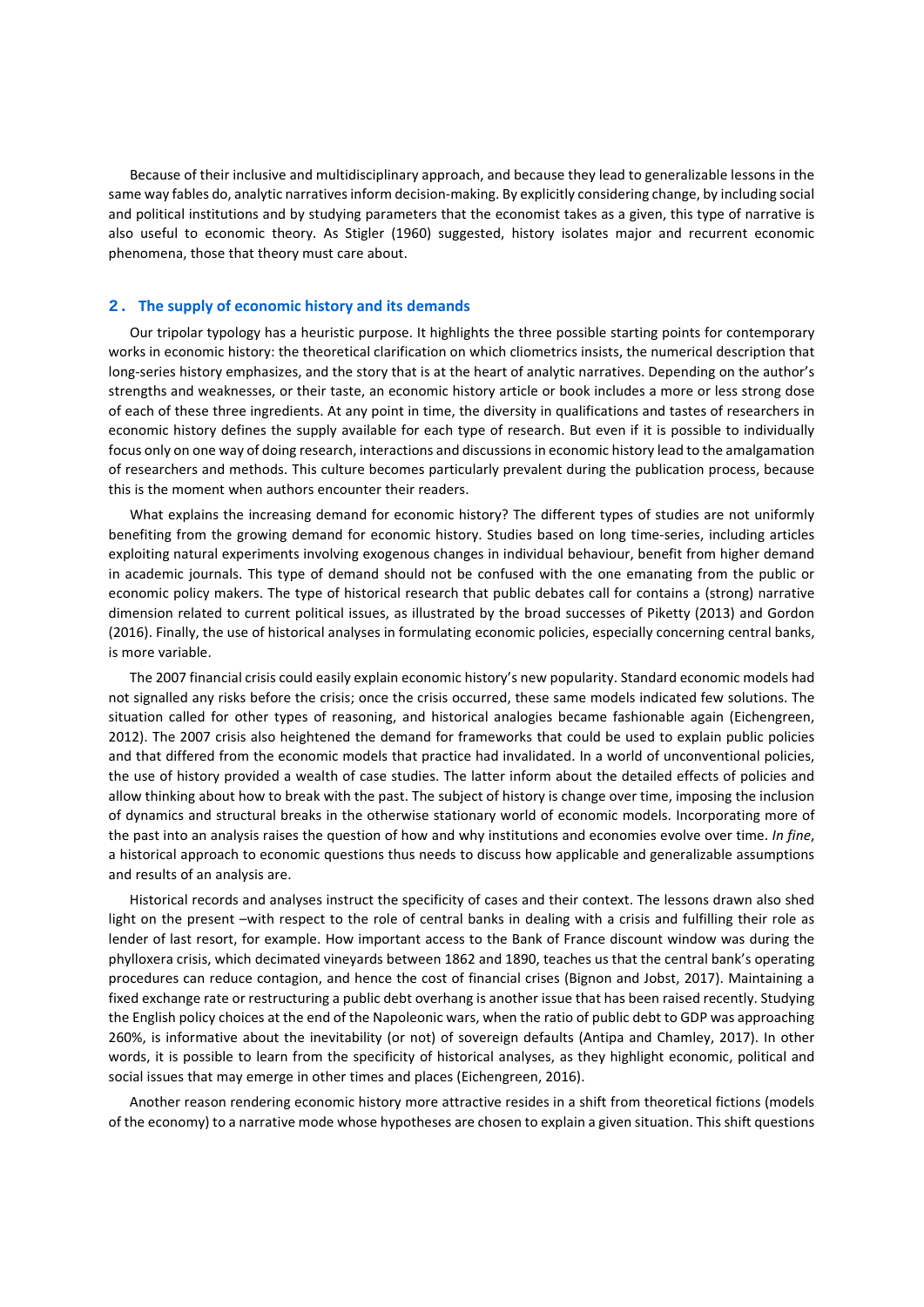Milton Friedman's postulate that one should assess the quality of a theory by the accuracy of its predictions rather than by the adequacy between its assumptions and reality. Economic history pays attention to the choice of underlying hypotheses. It carefully considers whether the narrative structure suits the historical materials and is thus enjoying a markedly renewed interest. This may also explain the revived interest in applied theory. Economic history, however, goes a step further by analysing parameters that economists take as given (North, 1997). The contribution of history to economic theory manifests along a third dimension, depth in space and time. By describing how social and political institutions affect economic decision-making, economic history accounts in a different way for the ramifications and interdependencies of the real world. Economic history is thus a joint description of economic and political relations.

A final set of reasons is related to the methodology of history, based on endless back and forth between the past and the present, between the strange and the familiar. In addition, training and discussions of academic work in economic history take place in an ecosystem that creates intellectual plasticity, as it implies acquiring a quasiencyclopaedic culture of multiple historical precedents for a given situation or policy. No one studies history if their curiosity is not insatiable, and if they are not on the lookout for the latest historical case illuminating the world as it is. The intellectual training implied in the study of economic history demonstrates the need to question existing intellectual frameworks. This is useful when it comes to making an informed but risky diagnosis.

#### *Economic history teaches two kinds of intellectual plasticity*

Economic history is a science of observation as much as of supposition. It does not postulate any precise theoretical framework, nor does it impose a methodology. No hypothesis is given. Everything must be verified and tested by studying the archives and by rigorously reasoning, which also implies to treat as variables the parameters that others take as givens. In considering change, including that of social and political institutions, history is interdisciplinary. The scope of the field and the flexibility of an author's approach are also reflected in the language of economic history, which does not indulge in jargon, even if there is a great risk of refusing to translate a situation into its contemporary equivalent.

On the other hand, economic history is built not around theoretical topics or empirical objects, but around the past. In history, the field is structured in such a way that no one can say, "this does not concern me", or "this is irrelevant for my research", without the risk of becoming isolated in the field. It follows that the training of an economic historian is based on accepting the heterogeneity in conceptual frameworks, in episodes, facts and cultures, and in his/her ability to explain the relevance and novelty of the case under study for the writing of the world's history. Neophytes find themselves immediately plunged into the core of a fundamental contradiction bequeathed by the culture of research in economic history, which consists in writing the history merely of one particular case – for example, the history of a central bank. The narrative of this piece of history has however often been told in a similar way for another country, and this must be taken into account to establish the novelty of a study. Researchers thus not only have to correctly narrate a particular episode but also have to explain how this specific narrative is new compared to other existing ones, for other countries or eras. When this approach is implemented seriously, the historian's contribution consists in teaching cultural and historical relativism as well as the rigor of narrative demonstration. In doing so, history demonstrates the insularism of our preconceptions.

Finally, to reason based on archives allows understanding the traces left by the past and drawing precise, concrete lessons for the present. In a given situation, we often face a choice between several possibilities, several measures, but it is difficult to extrapolate the problems created by each of these solutions. The archive bears witness to a policy's failure or success. We know, for example, that inflation destroys confidence in currencies and eventually social cohesion. Confronted with high inflation, central bankers have often been tempted – or forced by their governments – to fight inflation by tightening monetary policy or by regulating prices. These price controls have always led to spectacular ways of circumventing the price system. The archives for any of these episodes thus suggest that it is impossible to impose such controls and disqualifies this type of measure as an effective way to fight inflation. This disqualification does not have the status of truth, only that of inevitability. It is in this way that the archives are informative.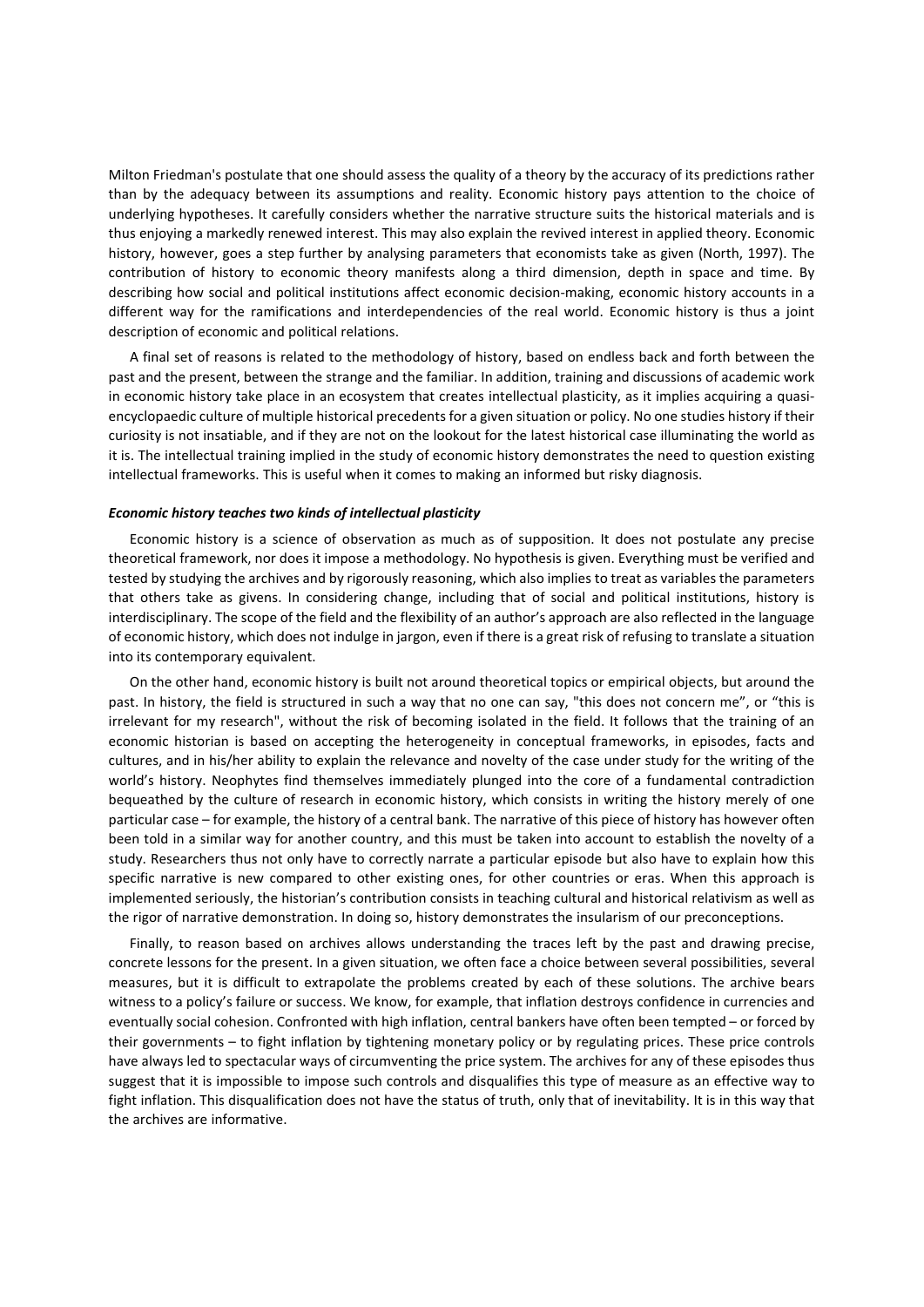#### **3. Conclusion: economic history, a narrative**

Economic history is back. Thirty years ago, the field was marginalized in both the public and scientific debate. Renewed interest in historical approaches has marked the last decade. This revival stems from the hybridization of the discipline, which in turn originated in accepting history as a narrative embedded in a theoretical framework that allows structuring the story, most often in economic terms. This is good news, as history stimulates the imagination (McCloskey, 1976) and encourages the creation of new paradigms and interdisciplinarity (Lamoreaux, 2015). Historical analysis forces one to pay attention to institutions, contexts and politics in order to validate the hypotheses of the analytical framework. This leads to a more adequate reading of situations and establishes robustness, which are both essential characteristics for designing economic policies. Reflecting on and conceiving of economic policies in a constantly changing world cannot be done without understanding change over time. This suggests a critical role for the study of economic history (North, 1997).

We argue in this article for the acknowledgement of the importance of narratives, especially in economic history. The conception of economic policy today cannot do without a study of the narratives that economic agents and decision makers act on (Schiller, 2017). A great deal can be learned from case studies or unique events, such as economic and financial crises that reveal the role of preconceptions and psychological and cultural factors in decision‐making (Morson and Shapiro, 2017).

From a methodological point of view, the construction of a narrative is the natural form for analysing unique events. There is a twofold value in adding the historical dimension. History expands the extensive margin, since it is an inexhaustible source of possible narratives. Only the number of historians thus limits the shelf length of documented cases. History affects the intensive margin as well. Narratives arise from the interaction between the theoretical concepts used to interpret the facts and the detailed knowledge of the historical context, the available data and the archives. The quality of a narrative instructing the present is therefore limited only by the narrator's toolbox, their imagination or curiosity in terms of theoretical speculation.

This characteristic of economic history was discovered by chance, as a constraint of a discipline that by its nature must be interdisciplinary – borrowing from economics, psychology, sociology and political science – even though the field consisted of few researchers. We have explained how this numerical weakness has created a methodological strength. Analysing macroeconomics through the prism of this method suggests that the generalization of this mode of producing information about the real can contribute to de‐insularizing the various subfields of macroeconomics competing to shed light on the way the economy evolves today.

#### **References**

- Abildgren K., 2017, "A Chart & Data Book on the Monetary and Financial History of Denmark", available at SSRN: https://ssrn.com/abstract= 2977516
- Allen R., 2009, *The British Industrial Revolution in Global Perspective*, Cambridge University Press, Cambridge.
- Álvarez‐Nogal C. and C. Chamley, 2014, "Debt Policy under Constraints between Philip II, the Cortes and Genoese Bankers", *Economic History Review*, 67: 192‐213.
- Álvarez‐Nogal C. and C. Chamley, 2016, "Philip II against the Cortes and the Credit Freeze of 1575‐1577", *Revista de Historia Económica,* December, 351‐382.
- Antipa P. and C. Chamley, 2017, "Monetary and Fiscal Policy in England during the French Wars (1793‐1821)", *Banque de France Working Paper* no. 627.
- Bagehot W., 1873, *Lombard Street: A description of the Money Market*, London: King.
- Bates R. H., G. Avner, L. Margaret, J.‐L. Rosenthal, and B. R. Weingast, 2000, "The Analytical Narrative Project", *American Political Science Review,* 94(3): 696‐702.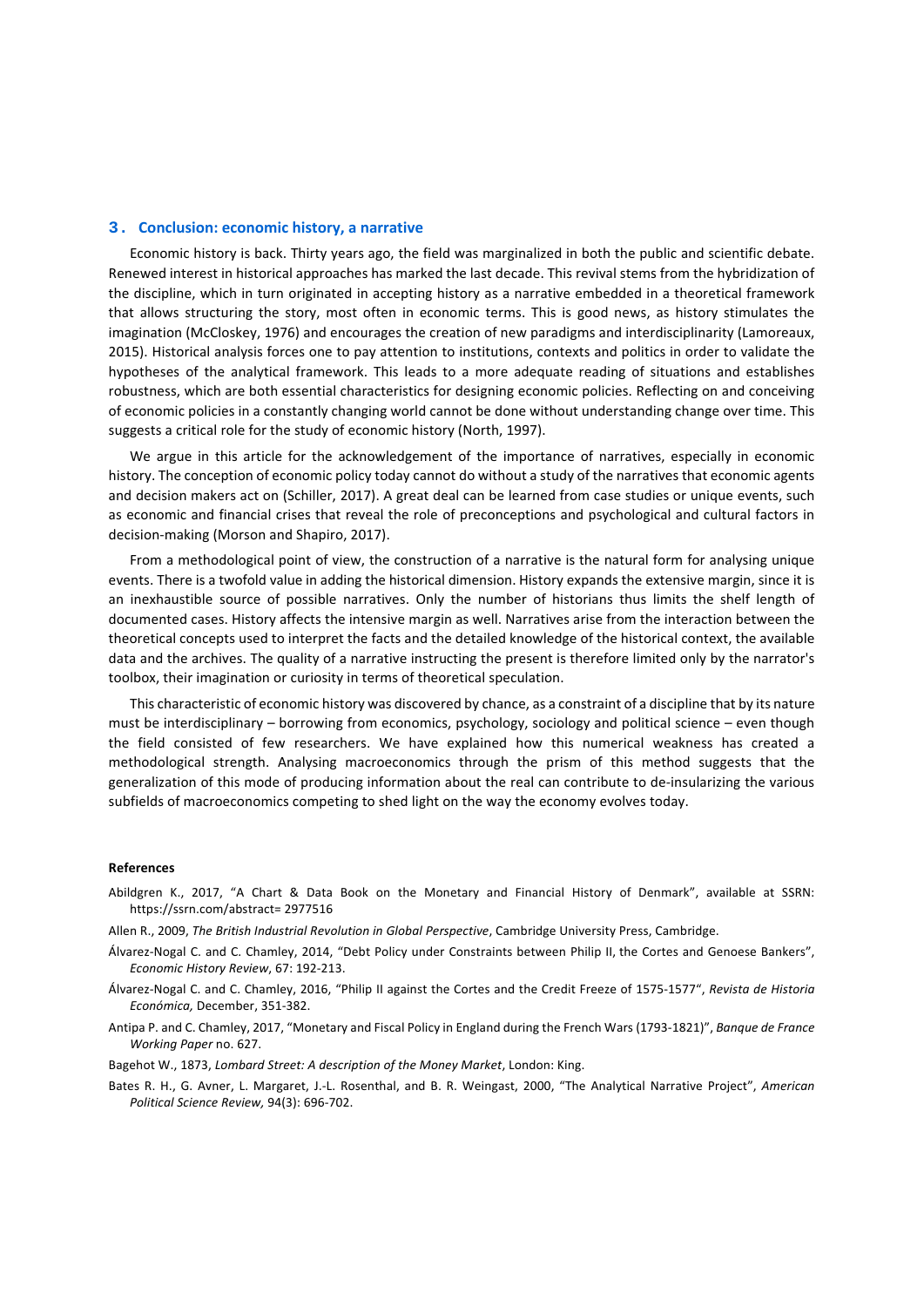- Becker S., S. Pfaff and J. Rubin, 2016, "Causes and Consequences of the Protestant Reformation", *Explorations in Economic History,* 62: 1‐25.
- Bergeaud A., G. Cette and R. Lecat, 2016, **"**Productivity Trends in Advanced Countries between 1890 and 2012**»**, *Review of Income and Wealth*, 62(3): 420‐444.
- Bernanke B., 1983, "Nonmonetary Effects of the Financial Crisis in the Propagation of the Great Depression", *The American Economic Review,* 73(3): 257‐276.
- Bignon V. and M. Flandreau, 2009, **"**Pédagogie du développement", *L'Économie politique* 41(1): 101‐112.
- Bignon V., E. Caroli and R. Galbiati, 2017, **"**Stealing to Survive? Crime and Income Shocks in 19th Century France", *Economic Journal,* 127(599): 19‐49.

Bignon V. and R. Dutu, 2017, **"**Coin Assaying and Commodity Money", *Macroeconomic Dynamics*, forthcoming.

Bignon, V. and C. Jobst, 2017, "Economic Crises and the Lender of Last Resort: Evidence from 19th Century France", *CEPR Working Paper,* no.11737.

Blaug M., 2001, "No History of Ideas, Please, We're Economists", *Journal of Economic Perspectives,* 15(1): 145‐164.

Boldizzoni F., 2011, *The Poverty of Clio,* Princeton, Princeton University Press.

- Carruthers B., 1996, *City of Capital: Politics and Markets in the English Financial Revolution*, Princeton, Princeton University Press.
- Cartelier J., 1990, *La formation des grandeurs économiques*, Paris, PUF Nouvelle Encyclopédie Diderot.
- Cole H. and L. Ohanian, 2004, "New Deal Policies and the Persistence of the Great Depression: A General Equilibrium Analysis", *Journal of Political Economy,* 112(4): 779‐816.
- Delong B., 2008, *Morning Coffee: Why Study Economic History?,* https://www.youtube.com/watch?v=eRcARH0B\_2I
- Delong B., 2011, "Economics in Crisis", Project Syndicate, https://www.project-syndicate.org/print/economics-in-crisis
- Edvinson R., T. Jacobson and D. Waldenstrom, 2014, *Historical Monetary and Financial Statistics for Sweden, Exchange rates, prices, and wages 1277‐2008*, Stockholm, Editions Sveriges Riksbank and Ekerlids Förlag, volume 1.
- Eichengreen B., 2012, "Economic History and Economic Policy", *Journal of Economic History,* 72(2): 289–307.
- Eichengreen B., 2016, "Financial History in the Wake of the Global Financial Crisis", in *Financial Market History: Reflections on the Past for Investors Today,* eds. David Chambers and Elroy Dimson, Research Foundation Publications.
- Eitrheim Ø. J. T. Klovland and J. F. Qvigstad (eds.), 2004, "Historical Monetary Statistics for Norway 1819‐2003", *Norges Bank Occasional Paper,* 35/2004.
- Eitrheim, Ø. J. T. Klovland and J. F. Qvigstad (eds.), 2007, "Historical Monetary Statistics for Norway Part II", *Norges Bank Occasional Paper*, 38/2007.
- Faye J.‐P., 1972, *Théorie du Récit*, Hermann, Paris.
- Flandreau M., 1995, *L'or du monde. La France et la stabilité du système monétaire international, 1848‐1873*, Paris, L'Harmattan.
- Flandreau M., 1996, "The French Crime of 1873: An Essay on the Emergence of the International Gold Standard, 1870‐1880", *The Journal of Economic History,* 56(4): 862‐97.
- Flandreau M., 2008, "Pillars of globalization: A history of monetary policy targets, 1797‐1997", in A. Beyer and L. Reichlin (eds), *The role of money and monetary policy in the 21*st century, Frankfort, BCE, pp. 208‐243.
- Flandreau M. and S. Ugolini, 2013, "Where It All Began: Lending of Last Resort and Bank of England Monitoring During the Overend‐Gurney Panic of 1866", in Michael D. Bordo and William Roberds, *The Origins, History, and Future of the Federal Reserve: A Return to Jekyll Island*, Cambridge University Press, pp.113‐161.
- Flandreau M., 2016, *Anthropologists in the Stock Exchanges: A Financial History of Victorian Science*, Chicago, Chicago University Press.
- Friedman M. and A. Schwartz, 1963, *A Monetary History of the United States*, Princeton University Press, Princeton.
- Friedman M., 1990, "The Crime of 1873", *Journal of Political Economy* 98(6): 1159‐94.
- Galor O. and D. Weil, 1996, "The Gender Gap, Fertility, and Growth", *American Economic Review,* 86: 374‐387.
- Garbinti B., J. Goupille-Lebret and T. Piketty, 2017a, "Accounting for Wealth Inequality Dynamics: Methods, Estimates and Simulations for France (1800‐2014)", *Banque de France Working Paper,* no. 633.
- Garbinti B., J. Goupille‐Lebret and T. Piketty, 2017b, "Income Inequality in France, 1900‐2014: Evidence from Distributional National Accounts (DINA)", *WID working paper series,* 2017/4.
- Godden C., 2013, "In Praise of Clio: Recent Reflections on the Study of Economic History", *Oeconomia,* 3‐4, pp. 645‐664.